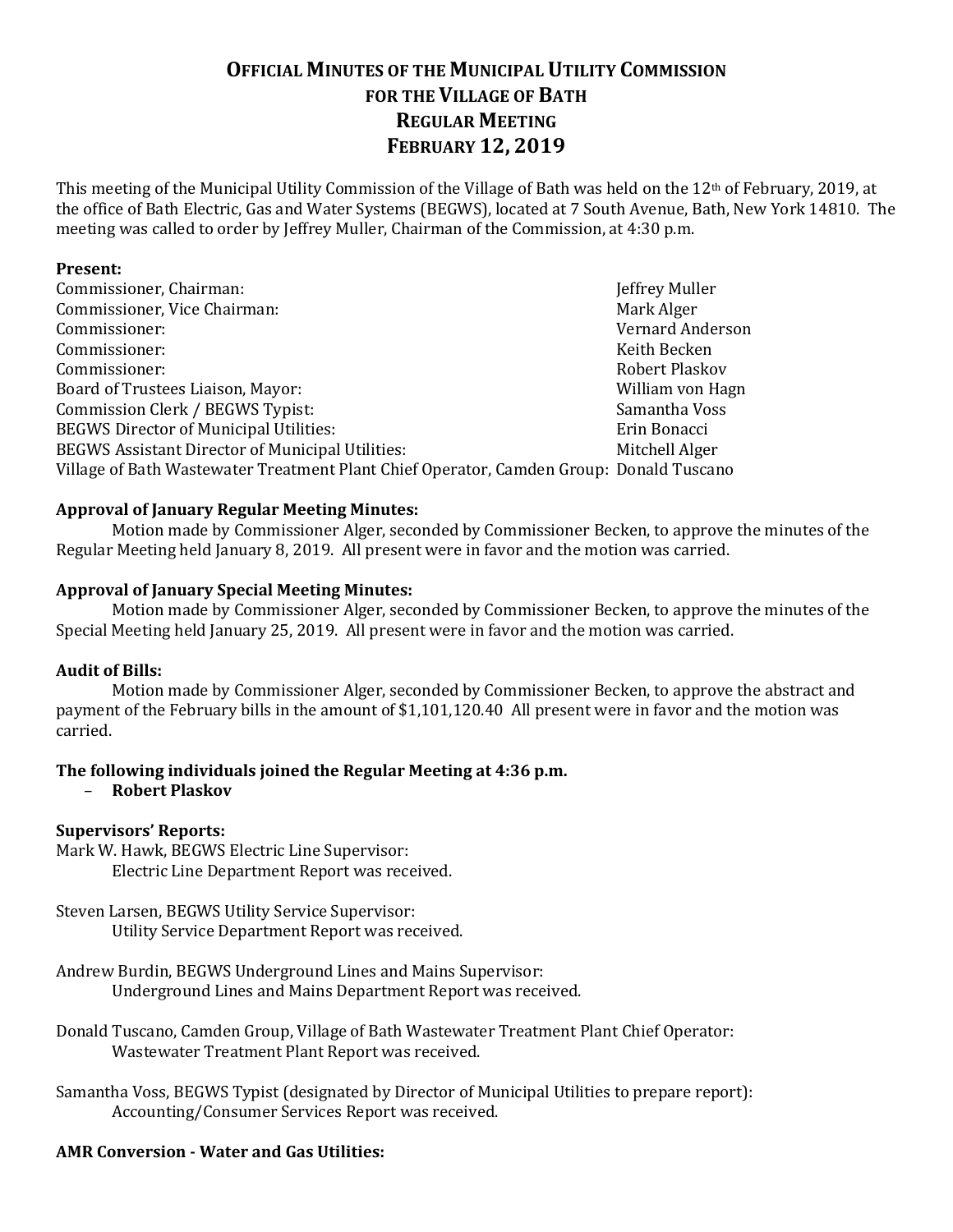Motion made by Commissioner Alger, and seconded by Commissioner Plaskov, to authorize Director Bonacci to purchase additional meters, HREs and/or ERTs for the water utility in excess of what was budgeted, in an amount not–to-exceed \$32,000 plus shipping cost, and to purchase additional meters and/or ERTs for the gas utility, in excess of what was budgeted in an amount not-to-exceed \$18,000plus shipping cost. All present were in favor and the motion was carried.

### **2019 Tree Trimming:**

Motion made by Commissioner Alger, and seconded by Commissioner Becken, to go out for bid for 2019 tree trimming. All present were in favor and the motion was carried.

### **Volumetric Correctors:**

Motion made by Commissioner Alger, and seconded by Commissioner Plaskov, to purchase one volumetric corrector for an amount not-to-exceed \$1,300. All present were in favor and the motion was carried.

### **Authorization to Bid Clubview Drive Watermain Replacement:**

Motion made by Commissioner Becken, and seconded by Commission Alger, to authorize Director Bonacci to bid the Clubview Drive watermain replacement. All present were in favor and the motion was carried.

### **Professional Services for Clubview Drive Watermain Replacement:**

Motion made by Commissioner Alger, and seconded by Commissioner Plaskov, to retain Hunt Engineers for professional services related to the Clubview Drive watermain replacement for a fee not-to-exceed \$12,000. All present were in favor and the motion was carried.

### **NYWEA Annual Spring Meeting:**

Motion made by Commissioner Plaskov, and seconded by Commissioner Alger, for Director Bonacci to obtain a membership for the New York Water Environment Association for an amountnot-to-exceed \$75.00. All present were in favor and the motion was carried.

#### **Vehicle Lift Offer:**

Motion made by Commissioner Plaskov, and seconded by Commissioner Alger, to accept the offer made by Dorothea Snyder for the purchase of the vehicle lift in the amount of \$506.02. All present were in favor and the motion was carried.

# **Edmunds MCSJ Web Inquiry and Payment Portal (WIPP) Module:**

Motion made by Commissioner Anderson, and seconded by Commissioner Becken, to pay a one-time fee not-to-exceed \$1,200, annual maintenance fee not-to-exceed \$1,200, and \$250.00 for two (2) swipers to Edmunds MCSJ for Web Inquiry and Payment Portal (WIPP) Module. All present were in favor and the motion was carried.

#### **The following individuals left the regular meeting at 5:57 p.m.**

#### – **Donald Tuscano**

# **Adjourn Regular Meeting/Executive Session:**

Motion made by Commissioner Plaskov, seconded by Commissioner Alger, to enter into Executive Session at 5:57 p.m. for the purposes of: discussing matters leading to the medical, financial, credit or employment history of a particular person or corporation, or matters leading to the appointment, employment, promotion, demotion, discipline, suspension, dismissal or removal of a particular person or corporation (Personnel); Discussions regarding proposed, pending or current litigation (Litigation). All present were in favor and the motion as carried.

# **Return to Regular Meeting:**

Motion made by Commissioner Alger, seconded by Commissioner Plaskov, to return to the Regular Meeting at 6:37 p.m. All present were in favor and the motion was carried.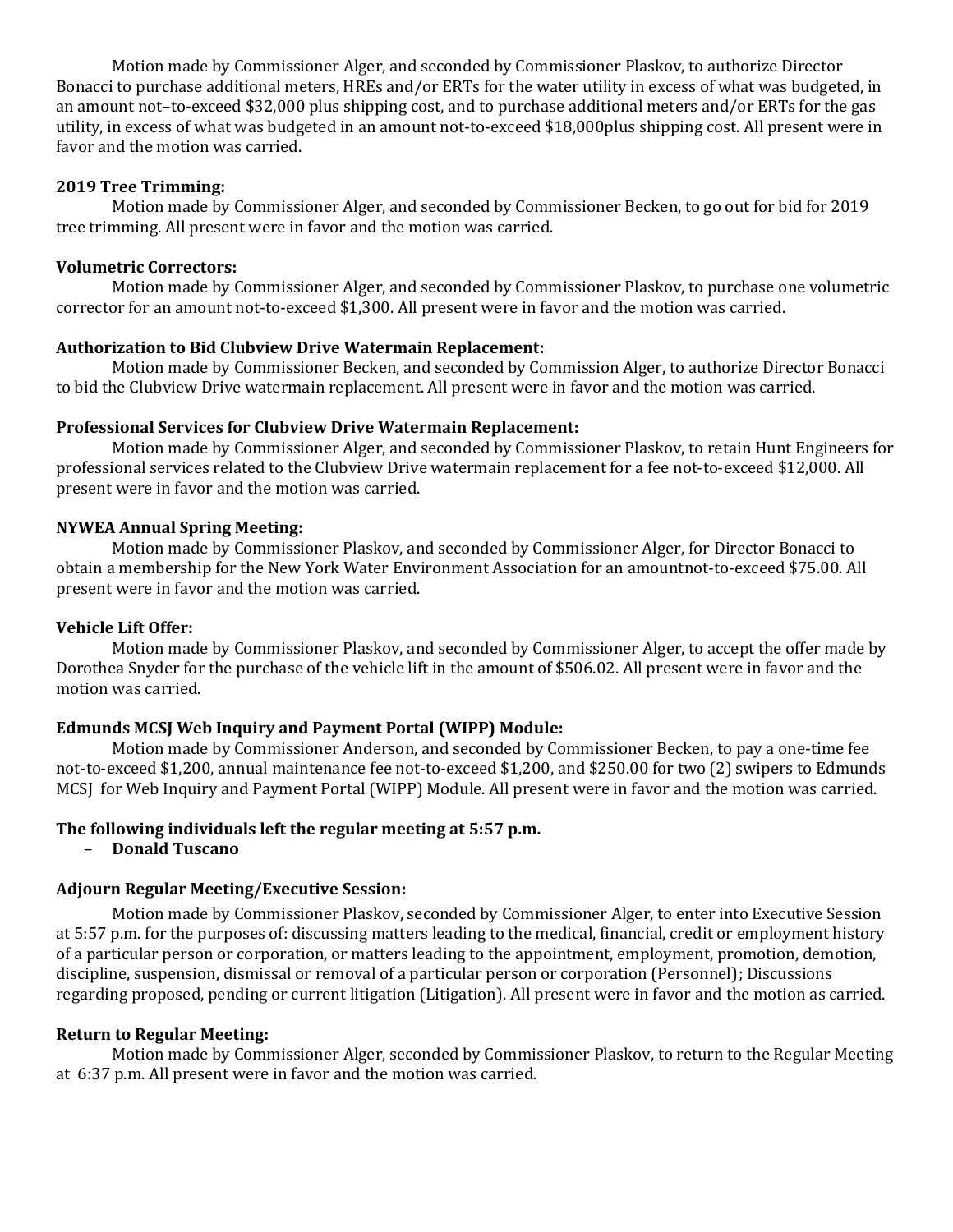### **Director Bonacci Vacation:**

Motion made by Commissioner Alger, and seconded by Commissioner Plaskov, to approve Director Erin Bonacci's vacation from May 28, 2019 to May 31, 2019 and from June 3, 2019 through June 7, 2019. All present were in favor and the motion was carried.

## **Resignation of Richard Pendle:**

Motion made by Commissioner Plaskov, and seconded by Commissioner Becken, to accept with regret the resignation of Richard Pendle effective February, 15, 2019. All present were in favor, with regret, and the motion was carried.

### **Transfer of Vehicle:**

Motion made by Commissioner Plaskov, and seconded by Commissioner Alger, to authorize the vehicle transfer from the Electric Department to the Water Department for \$0.00. All present were in favor and the motion was carried.

# **Resolution Designating Director Bonacci as NYMPA Delegate:**

# **RESOLUTION VILLAGE OF BATH MUNICIPALUTILITY COMMISSION BATH, NEW YORK**

| Date Approved: Tuesday, February, 12, 2019 |                                     | Intro Date:                     |     | <u>Tuesday, February, 12, 2019</u> |        |
|--------------------------------------------|-------------------------------------|---------------------------------|-----|------------------------------------|--------|
| Introduced by: Commissioner Plaskov        |                                     | Seconded by: Commissioner Alger |     |                                    |        |
|                                            |                                     |                                 |     |                                    |        |
|                                            | Vote: Commissioner, Chairman Muller | Aye                             | Nay | Abstain                            | Absent |
|                                            | Commissioner, Vice-Chairman Alger   | Aye                             | Nay | Abstain                            | Absent |
|                                            | <b>Commissioner Anderson</b>        | Ave                             | Nay | Abstain                            | Absent |
|                                            | <b>Commissioner Becken</b>          | Ave                             | Nay | Abstain                            | Absent |
|                                            | <b>Commissioner Plaskov</b>         | Ave                             | Nay | Abstain                            | Absent |

**WHEREAS**, the Village of Bath, New York, is a municipal member of the New York Municipal Power Agency, and

**WHEREAS**, in accordance with the bylaws of New York Municipal Power Agency, each municipal member may cast one vote on each transaction properly brought before this meeting,

**NOW THEREFORE BE IT RESOLVED**, that Erin B. Bonacci, Director of Municipal Utilities for Bath Electric, Gas and Water Systems, municipal utility department owned by the Village of Bath, be and is hereby designated as the accredited delegate of the Village of Bath, New York.

I certify that this resolution was adopted by the Municipal Utility Commission of the Village of Bath, New York on the 12th day of February, 2019.

Signature of Clerk

\_\_\_\_\_\_\_\_\_\_\_\_\_\_\_\_\_\_\_\_\_\_\_\_\_\_\_\_\_\_\_\_